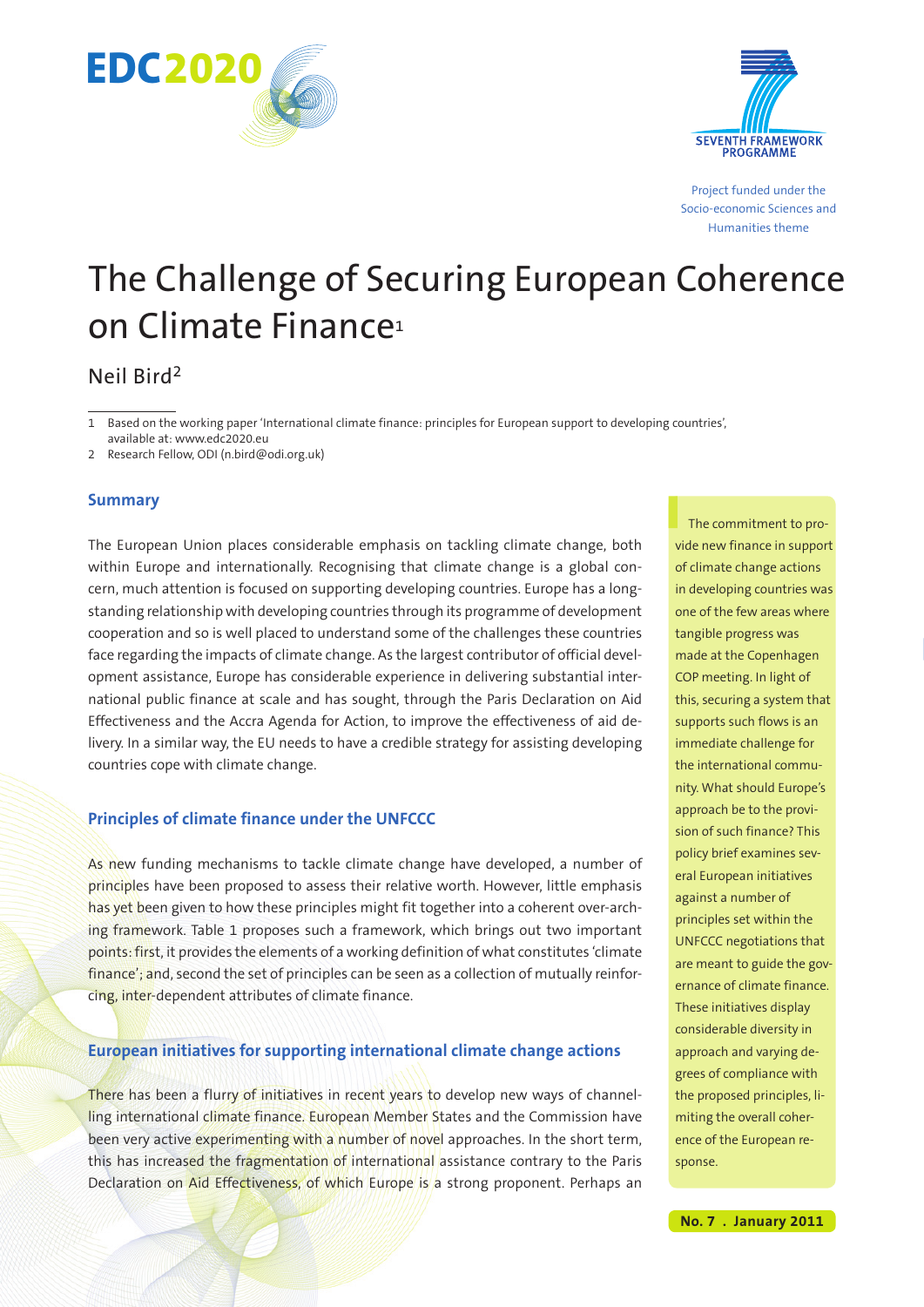**Table 1**. Principles and criteria for European support for actions on climate change in developing countries

| Phases in delivery of funding            | <b>Principle</b>               | <b>Criteria</b>                                                                                                             |
|------------------------------------------|--------------------------------|-----------------------------------------------------------------------------------------------------------------------------|
| Mobilisation-<br>how funds are raised    | The polluter pays              | Financial contributions are relative to the quantity of emissions                                                           |
|                                          | Respective capability          | Financial contributions are relative to national wealth                                                                     |
|                                          | Additionality                  | Funds are more than existing aid commitments                                                                                |
|                                          | Adequacy                       | Funds generated are equal to the scale of the task of maintaining<br>global temperature rise to below 2oC                   |
|                                          | Predictability                 | Funding is known and secure over a multi-year funding cycle                                                                 |
| Administration-<br>how funds are managed | Transparency                   | Funding structure, financial data, board members, decision mak-<br>ing processes and decisions are put in the public domain |
|                                          | Accountability                 | Fund management reports to a recognised authority                                                                           |
|                                          | Equitable representation       | There is broad representation of all stakeholders on the decision<br>making of the fund                                     |
| Disbursement-<br>how funds are spent     | National ownership             | Recipient countries exercise leadership over their climate change<br>policies and strategies                                |
|                                          | <b>Timeliness</b>              | Funding is delivered when required                                                                                          |
|                                          | Appropriateness                | The funding modality does not result in additional burdens for<br>the recipient                                             |
|                                          | Access for the most vulnerable | Credit, resources and technologies are made available to vulner-<br>able groups                                             |

optimal approach will emerge out of this diversity, but at the global level the number of initiatives appears to be increasing rather than diminishing. This has obvious cost implications at the point of delivery, where national capacity is often limited and not well placed to cope with the multiple administrative demands of different funding sources.

Table 2 lists five European initiatives that have generated considerable discussion and that represent a variety of approaches. An important over-riding consideration is to determine how Europe can best contribute to the global challenge, as climate change is a shared policy area, in which both the EC and the Member States have their own competences<sup>3</sup>. Member States can therefore choose to act unilaterally or through the European institutions and there is already experience of these two approaches being employed. A second issue concerns how climate change funds are channelled to the recipient. This encompasses not only the use of bilateral and / or multilateral systems, but also the way in which public finance might be blended with private funding.

**Table 2**. European Climate Change funding initiatives

| <b>Initiative</b> | <b>Instigator</b>          | <b>Funding channel</b>   |  |
|-------------------|----------------------------|--------------------------|--|
| <b>GCCA</b>       | <b>European Commission</b> | Multilateral             |  |
| <b>GEEREF</b>     | <b>European Commission</b> | Public-private funds     |  |
| <b>GCFM</b>       | <b>European Commission</b> | International bond issue |  |
| ETF-IW            | Member State (UK)          | Multilateral             |  |
| C                 | Member State (Germany)     | Bilateral                |  |

#### **European Commission initiatives**

*The Global Climate Change Alliance (GCCA)* – this initiative has been described as 'an EU answer to the development dimension of climate change'4. Yet, the EC has been unable to mobilise financial support for the Alliance from the Member States. Only two countries (Sweden and the Czech Republic) have made modest contributions, which clearly raises questions of whether this could be considered an adequate response, on its own, from the EU. The intention that the GCCA would become a 'clearing house' for European countries' support to developing countries

Strob, S. (2008). European procedures and mechanisms to promote coherence of development cooperation and climate change policy. Planning the Global Climate Change Alliance.

<sup>4</sup> European Commission (2008). *Implementation framework of the Global Climate Change Alliance.* Commission staff working document. SEC(2008) 2319. Brussels.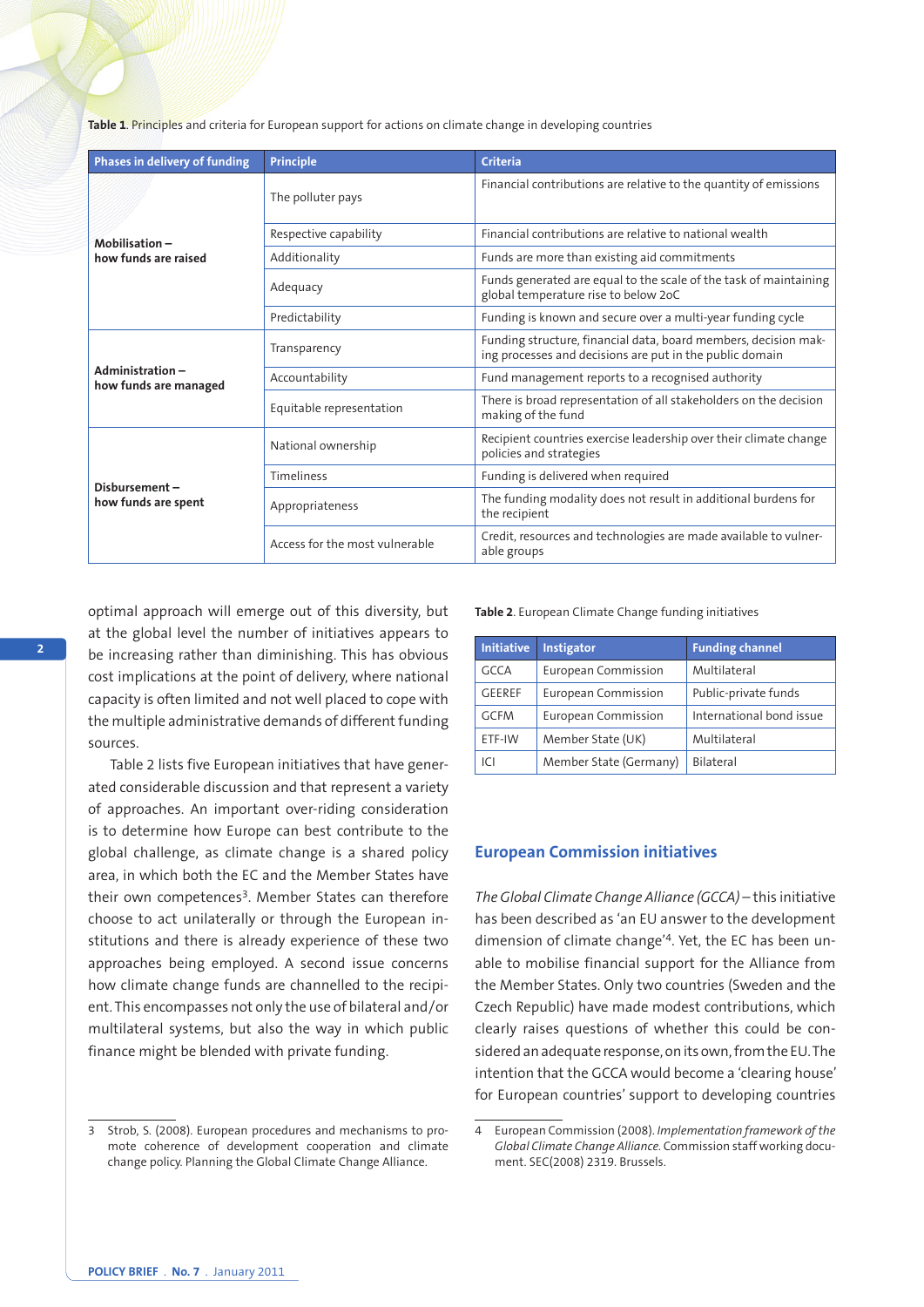on climate change appears to have been too optimistic in this area of shared competency. (The availability of alternative multilateral channels perhaps explains the lack of uptake by some Member States.) With regard to fund disbursement, and the principle of supporting national ownership, the intent of the GCCA to use budget support arrangements should allow for larger volumes of financing to be disbursed without resulting in additional administrative burdens for the recipient country (and parallels the EU's commitments on aid delivery). However, this appears to be a medium-term goal at best: of the twelve countries where initial support programmes have been identified, funding will be channelled through budget support arrangements in only four. The transition from projects to more programmatic forms of support will likely be as challenging for climate change actions as it has proved for development cooperation.

*The Global Energy Efficiency and Renewable Energy Fund(GEEREF)* – is an innovative risk capital fund, managed by the European Investment Bank Group that aims to accelerate the transfer, development and deployment of environmentally sound technologies in developing countries. The advantage of its structure is that it provides equity, not debt. It therefore represents a very different approach to the GCCA: one that focuses on working with the private sector to deliver climate change mitigation technologies in developing countries. In response to the adequacy principle, the total amount of money expected to be mobilised by the GEEREF initiative may be as large as €1 billion, which if realised would make a substantial contribution to climate-related finance. However, this figure is based on securing a significant amount of leverage of private finance, which will depend on prevailing market conditions. The present low level of international investment could constitute a significant obstacle to the expected scaling-up of this fund, at least over the shortterm.

*The Global Climate Financing Mechanism (GCFM)* – is yet another approach, which applies the idea of an 'International Finance Facility' (a tool that has been used to address urgent large-scale vaccination funding needs) to fund priority climate change actions. The EC has proposed this as a 'bridging initiative' to be used before the new international financial architecture is agreed upon through the UNFCCC negotiations<sup>5</sup>. Bonds would be issued on the international markets to raise funds by an appropriate financial institution, enabling the 'frontloading' of funding for immediate use. Repayment over a long period (e.g. 20 years) would likely be financed through revenue raised by EU Member States from the future auctioning of emission rights. Initially, the frontloaded finance would be provided by the private sector through the purchase of bonds, therefore representing finance that is additional to existing aid commitments. Although this has not received much favour to-date, it may re-surface as the need to identify sources of fast start finance becomes more pressing.

#### **Member State initiatives**

Several Member States have developed their own strategies towards securing new funding for climate change actions in developing countries. The UK and Germany, in particular, have been active in this regard. A key issue is whether or not these national initiatives complement the broader European strategy.

*The Environmental Transformation Fund, International window (ETF-IW) –* is an initiative of the UK government that focuses on poverty reduction, environmental protection and helping developing countries tackle climate change. In the course of its development, all ETF-IW funding has been allocated to three multilateral funds: the World Bank-administered Climate Investment Funds (CIFs), the Forest Carbon Partnership Facility (FCPF) and the Congo Basin Forest Fund (CBFF). It is noteworthy that considerable UK resources have gone into strengthening the CIF architecture administered through the World Bank, rather than aligning behind the European initiatives instigated by the European Commission. Civil society has found the transparency of these arrangements hard to follow at times, although the funding structure, financial data, board members and decision making processes are now all in the public domain and can be found on the World Bank's website. Because the funds are coming from general budgetary expenditure, the predictability of the financial flows are in question, as it is based on a voluntary budgetary contribution from the UK government, rather than from a source of finance that would automatically generate the funds.

<sup>5</sup> European Commission (2009). *Towards a comprehensive climate change agreement in Copenhagen.* Communication from the Commission to the European Parliament, the Council, the

European Economic and Social Committee and the Committee of the Regions. COM (2009) 39 final. Brussels.